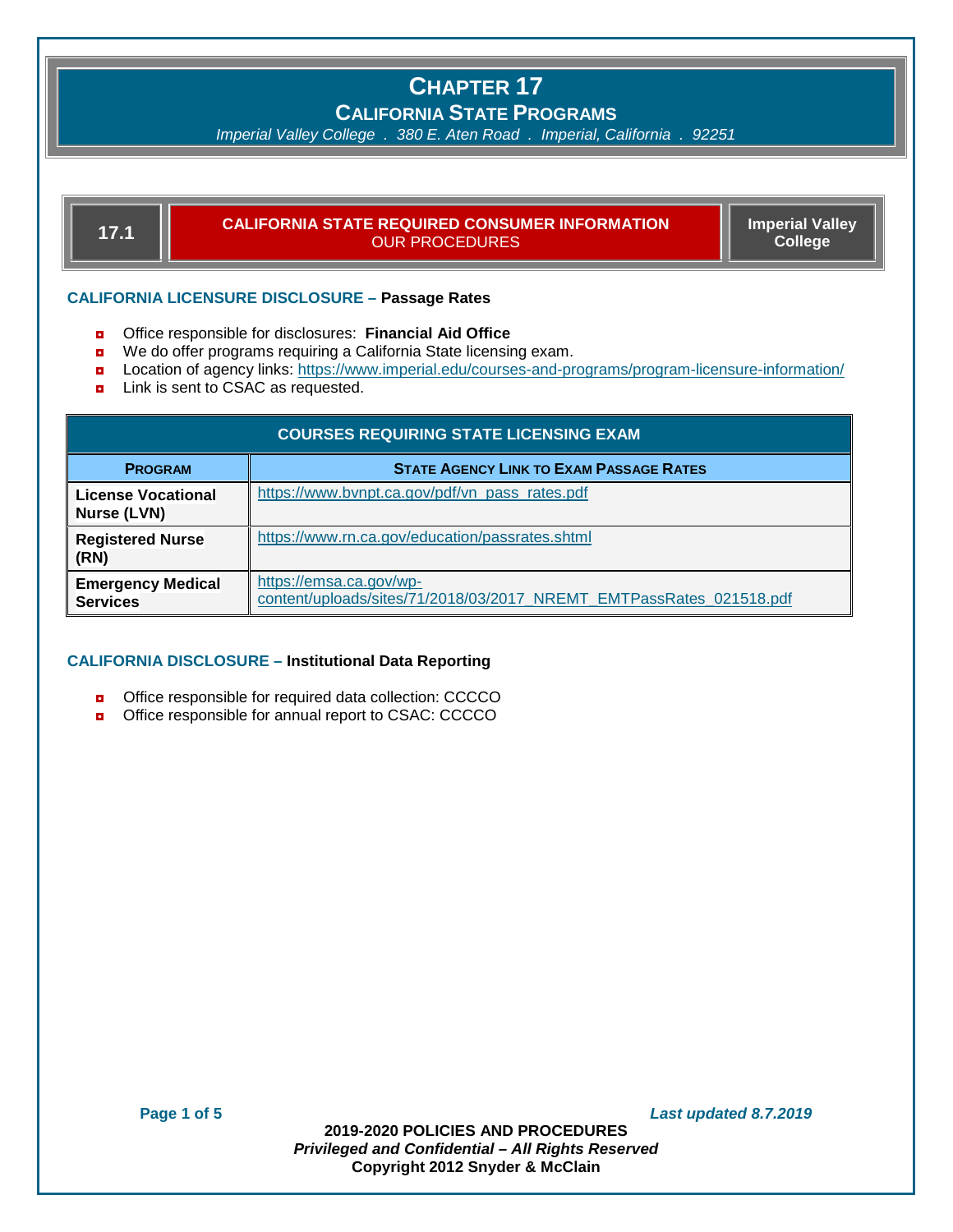## **CHAPTER 17 CALIFORNIA STATE PROGRAMS**

*Imperial Valley College . 380 E. Aten Road . Imperial, California . 92251*

# **17.2 CAL GRANT** OUR POLICIES AND PROCEDURES

**Imperial Valley College**

## **IVC POLICIES**

- **D** IVC Cal Grant payment options policy is: students are paid the Cal B Access and Cal C books and supplies and Cal A for Student With Dependents funding through the financial aid refund process
- **D** IVC Cal Grant refund policy is: students are paid after census based on the units enrolled at the freeze date.
- ◘ IVC Cal Grant reconciliation policy is: Cal Grant payments are reconciled on a weekly basis by comparing the latest Cal Grant payment roster and Banner payment information by student.

## **IVC PROCEDURES**

## **GPA VERIFICATION**

◘ GPA reports for both regular and Dream Act students are generated in Argos and uploaded via WebGrants prior to March 2<sup>nd</sup> and again prior to September 2<sup>nd</sup>

#### . **INCOME AND ASSET CEILINGS**

- Steps to confirm student meets income and asset requirements:
	- o **Prior to Awarding:** Any income or asset changes to student ISIR after CSAC initial Cal Grant award are submitted by Specialist to FA Officer for review and confirmation of income and asset requirements. If requirements are no longer met, a G-21 is generated and submitted to CSAC.
	- o **At Awarding:** A report is generated to determine if any Cal Grant recipients awarded have had any income or asset related changes to the ISIR. If so, the FA Officer will review and confirm income and asset requirements are met. If requirements are no longer met, a G-21 is generated and submitted to CSAC and award adjustments are made accordingly.
	- o **After Awarding:** A report is generated weekly to determine if any Cal Grant recipients have had any income or asset related changes to the ISIR. If so, the FA Officer will revise and confirm income and asset requirements are met. If requirements are no longer met, a G-21 is generated and submitted to CSAC and any award and or disbursement adjustments are made accordingly.

## **DISBURSEMENT REQUIREMENTS**

**Banner system is programmed to check for all eligibility criteria such as verification, eligible program and** enrollment at each disbursement

## **PAYMENT REPORTING**

**D** After Cal Grant payments are posted on Banner, a report is generated for officers to manually post payments onto the WebGrants system.

## **OVERAWARDS AND OVERPAYMENTS**

- ◘ A Banner award is generated to find possible overawards.
- **n** If an overaward or an overpayment should occur:
	- o Overawards are eliminated, after taking \$300 campus based tolerance into consideration, by first reducing awards in the following order: FWS, SEOG, SSCG, Cal Grant
	- o If it is determined other awards cannot be reduced, overpayments are eliminated by reducing payment on Banner and updating the posted payment on WebGrants.

**Page 2 of 5** *Last updated 8.7.2019*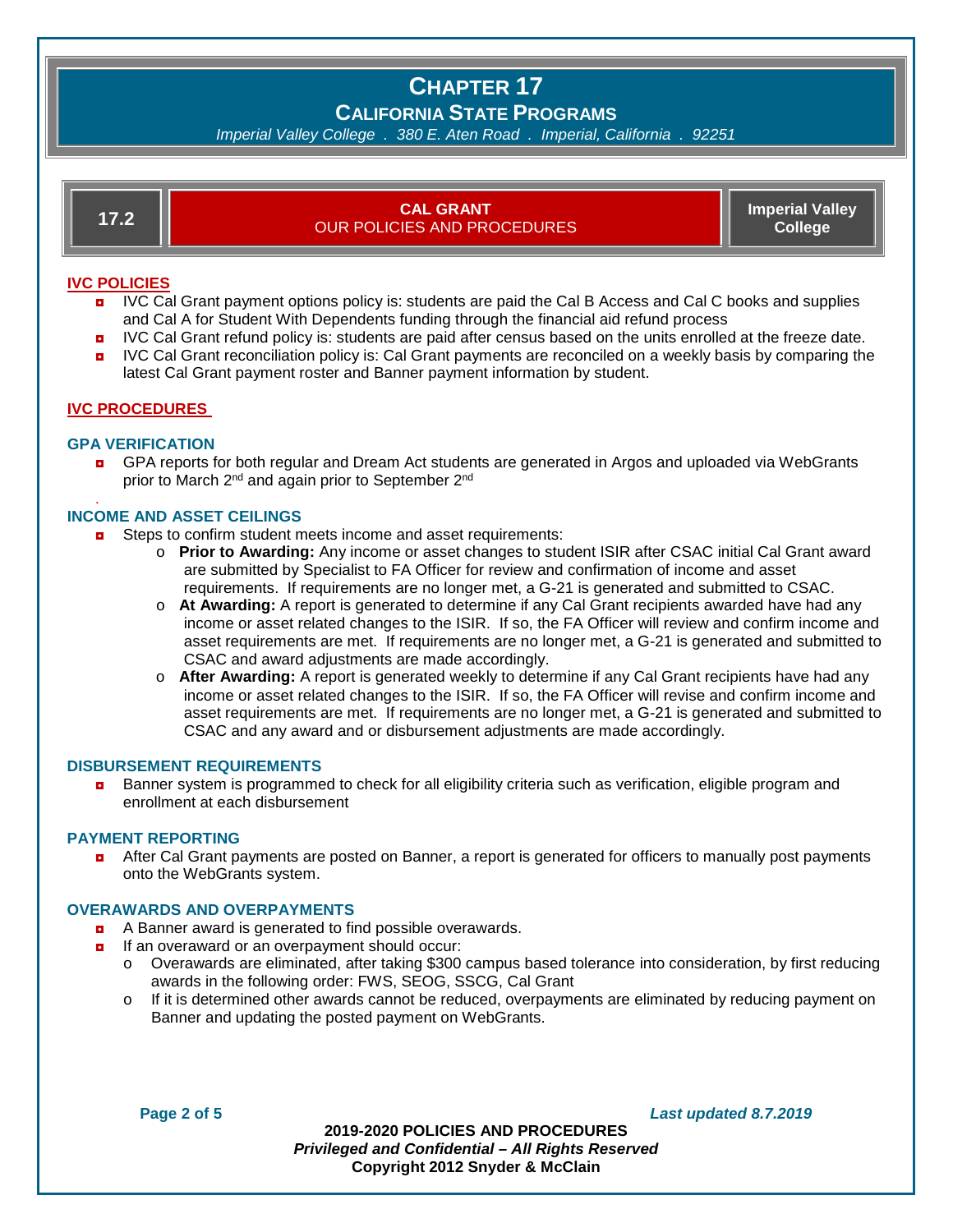## **CHAPTER 17 CALIFORNIA STATE PROGRAMS**

## *Imperial Valley College . 380 E. Aten Road . Imperial, California . 92251*



- 2. Identify students and verify eligibility.
- 3. Request check payment through WebGrants for eligible students.
- 4. Report ineligible students through WebGrants.

## **DISBURSEMENT**

- **D** If student meets the eligibility requirements and the award and packaging guidelines:
	- Disburse check directly to student.<br>○ Update payment roster on WebGra
	- Update payment roster on WebGrants.
- $\blacksquare$  If student does NOT meet the criteria.
	- o The check is returned to CSAC
	- o Update payment roster on WebGrants.



**17.4 CALIFORNIA DREAM ACT** OUR PROCEDURES

**Imperial Valley College**

## **PROCESSING**

- ◘ The California Dream Act applications generate Cal ISIRs which are loaded into the Banner system in the same manner as EDE ISIRs, see Chapter 6 for processing information.
	- One additional requirement for these students is collection of AB540 documentation which is done by Admissions and Records
	- Dreamers are eligible for the following programs. See Chapters pertaining to these individual programs for processing information:
		- California College Promise Grant (formerly BOGFW)
		- **Cal Grants**
		- Chafee Grants

**Page 3 of 5** *Last updated 8.7.2019*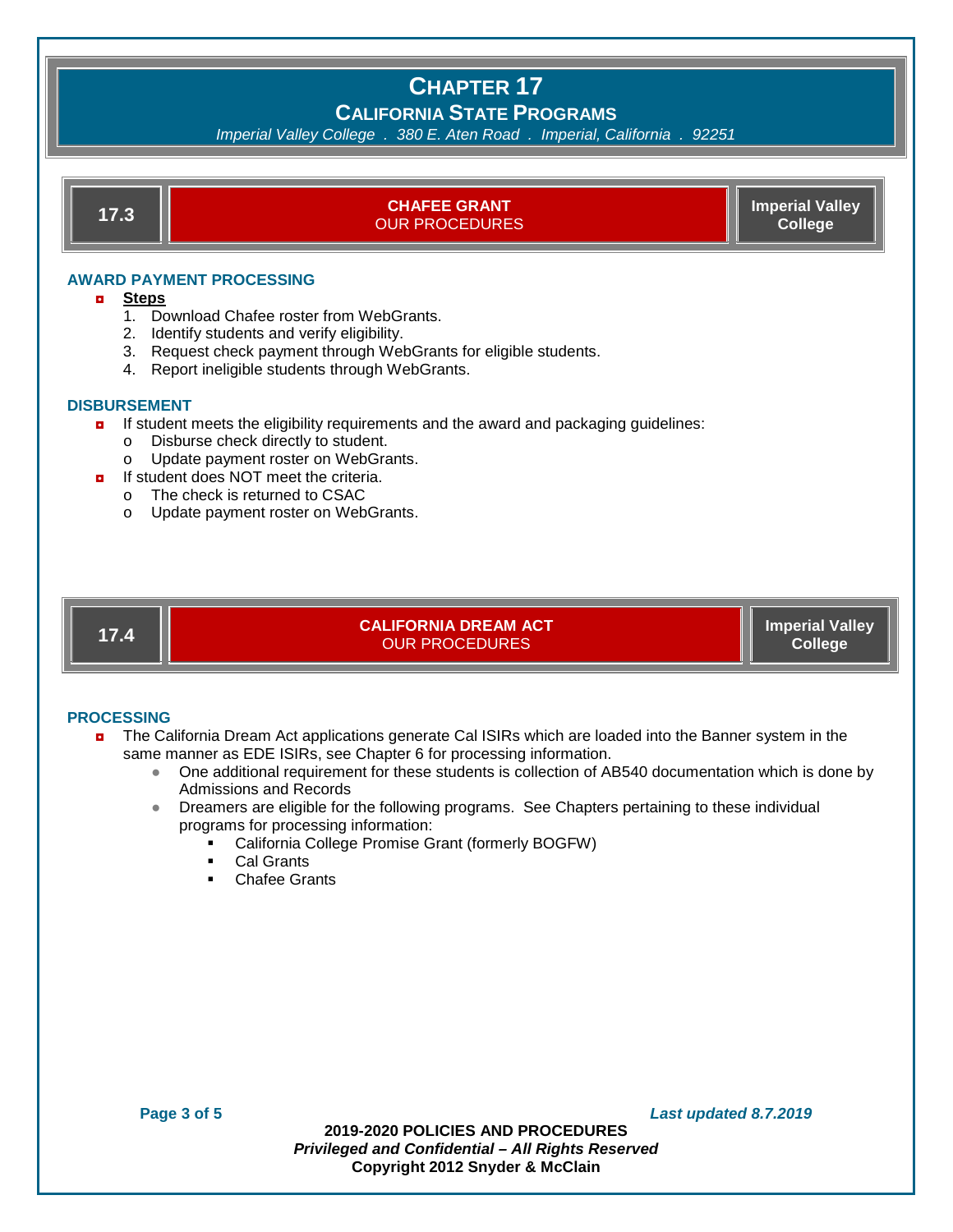# **CHAPTER 17**

## **CALIFORNIA STATE PROGRAMS**

*Imperial Valley College . 380 E. Aten Road . Imperial, California . 92251*

**17.5 CALIFORNIA COLLEGE PROMISE GRANT (CCPG - FORMERLY BOGFW) OUR PROCEDURES**

**Imperial Valley College**

## **WAIVERS**

| <b>FEES</b>            | <b>WAIVED by CCPG</b>                      |
|------------------------|--------------------------------------------|
| <b>Enrollment Fee</b>  | A, B, C, Special<br><b>Classifications</b> |
|                        | <b>NA</b>                                  |
| <b>Health Fee</b>      |                                            |
| <b>Student Rep Fee</b> | <b>NA</b>                                  |
| <b>Parking Fee</b>     | <b>NA</b>                                  |

## **CCPG REPORTING**

◘ **On annual basis the Information Technology\_Office compiles a report of yearly expenditures which is submitted to the State Chancellor's Office via the MIS reporting system to report CCPG information.**

## **CCPG APPLICATIONS**

- ◘ **Students apply for the CCPG in the following ways**
	- o **FAFSA application**
	- o **CCPG application (electronic and paper)**
	- o **Submission of special documentation**

## **VERIFICATION OF ELIGIBILITY**

- ◘ **Verification of eligibility is handled by the Banner system for FAFSA applicants**
- ◘ **All others are determined by specialists as the information is manually loaded into the Banner system.**

## **PAYMENT PROCESSING**

◘ **Payments are handled as Banner exemptions, this exempts the payment of fees and not paid as a cash award.**

**Page 4 of 5** *Last updated 8.7.2019*